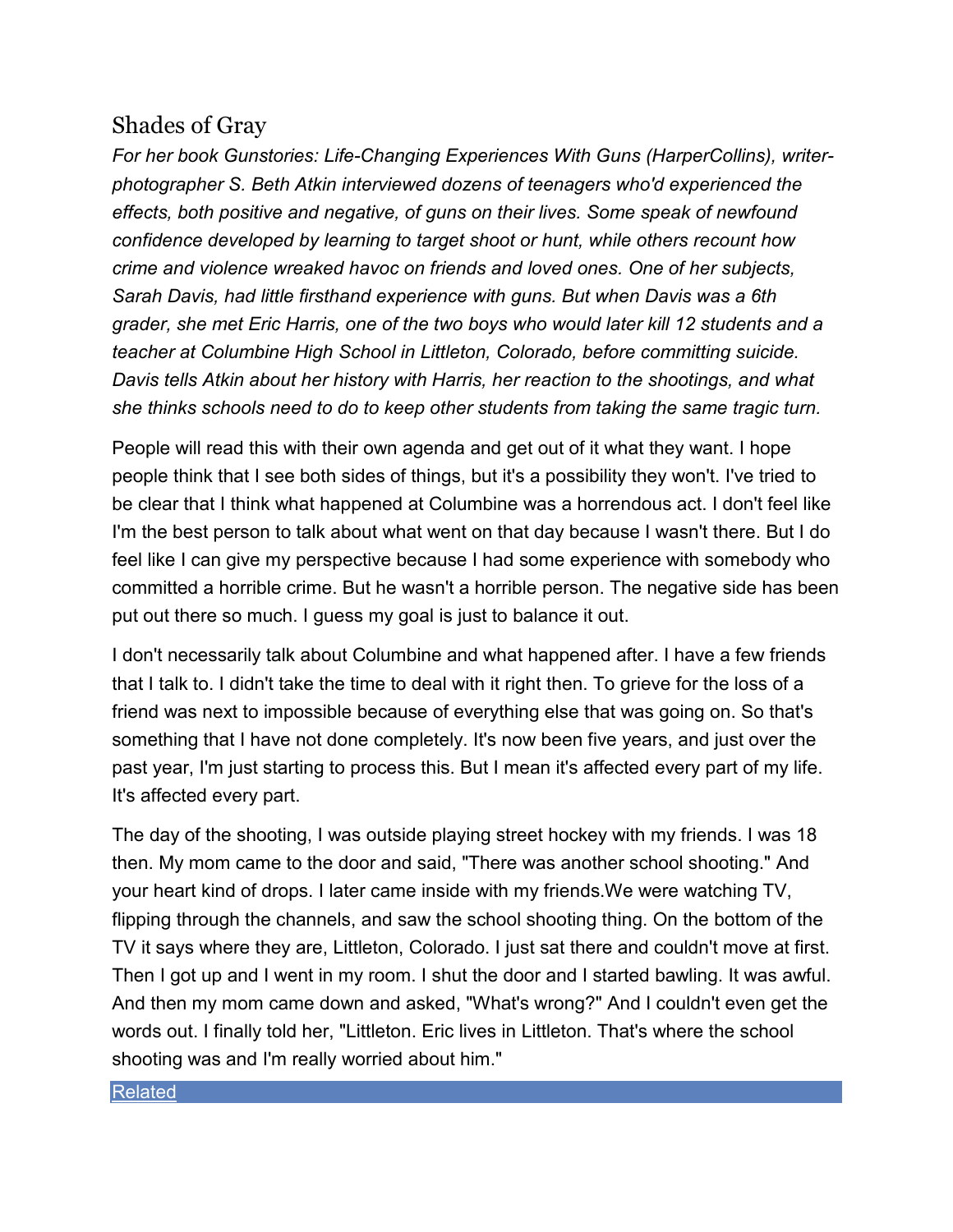The next morning I went to my softball practice and I didn't take my sunglasses off. My eyes were beet red from crying the whole night. When I got home, my dad came out and his eyes were all puffy. He said, "I have bad news. Your friend Eric was one of the shooters." I pretty much broke down there in the driveway.

I didn't talk to anyone about knowing Eric. But this girl who had been at my house when we saw the shooting on TV, I think she called the media. So this is how the whole fiasco with the media got started. I don't want to say it was easy for the media to cover this story, 'cause there was nothing easy about this situation. But they ended up focusing on that Eric was my boyfriend in 6th grade. I thought it was ridiculous that they concentrated on that, instead of the substance of what I had to say.

The problem I have with the media now is they label people negatively and it sticks. You'll never hear me making excuses for what Eric did. He did commit a monstrous act. All I ask is that people take a second and look a little bit deeper, just a little bit. Maybe I'm not going to convince anyone that he wasn't an evil entity or a monster. That's what they made him out to be. I don't even think the word human being was ever used in relation to him. I feel like, by the media not telling the whole story, it was easier for people just to say, "Oh well, those are evil little monsters.We can deal with them because we know who they are." Then they label them as wearing a black trench coat and being angry all the time. The stereotyping led to this situation where the real issues weren't addressed afterward. And if you're looking for answers as to why it happened, or how somebody can go from being your boy next door to the point where they're able to do this-well, maybe if the media had covered it differently, it would shed light on the idea that it was a process.

Eric and I were in 6th grade when we first met, and I was so awkward then. And he was really quiet. We have an Air Force base in Plattsburgh, [New York]. So he was an Air Force base kid. I wouldn't say we were close friends right away. But we became friends and he was like a nice quiet kid. So he was one of my first boyfriends-well, it doesn't really matter. I mean, it was like a 6th grade boyfriend.

It's kind of funny to think back about things we did together. Like we went to the Clinton County Fair with two other kids. I don't like certain rides very much. They were all about to go on one and he came running out so I didn't have to be by myself. He was just a sweetheart. He was a nice kid. I mean, he had friends. It wasn't like he was a loner then. Maybe he was out in Colorado-actually I guess he was, 'cause they wrote and talked about that in the media. But when he was in Plattsburgh, he wasn't like that.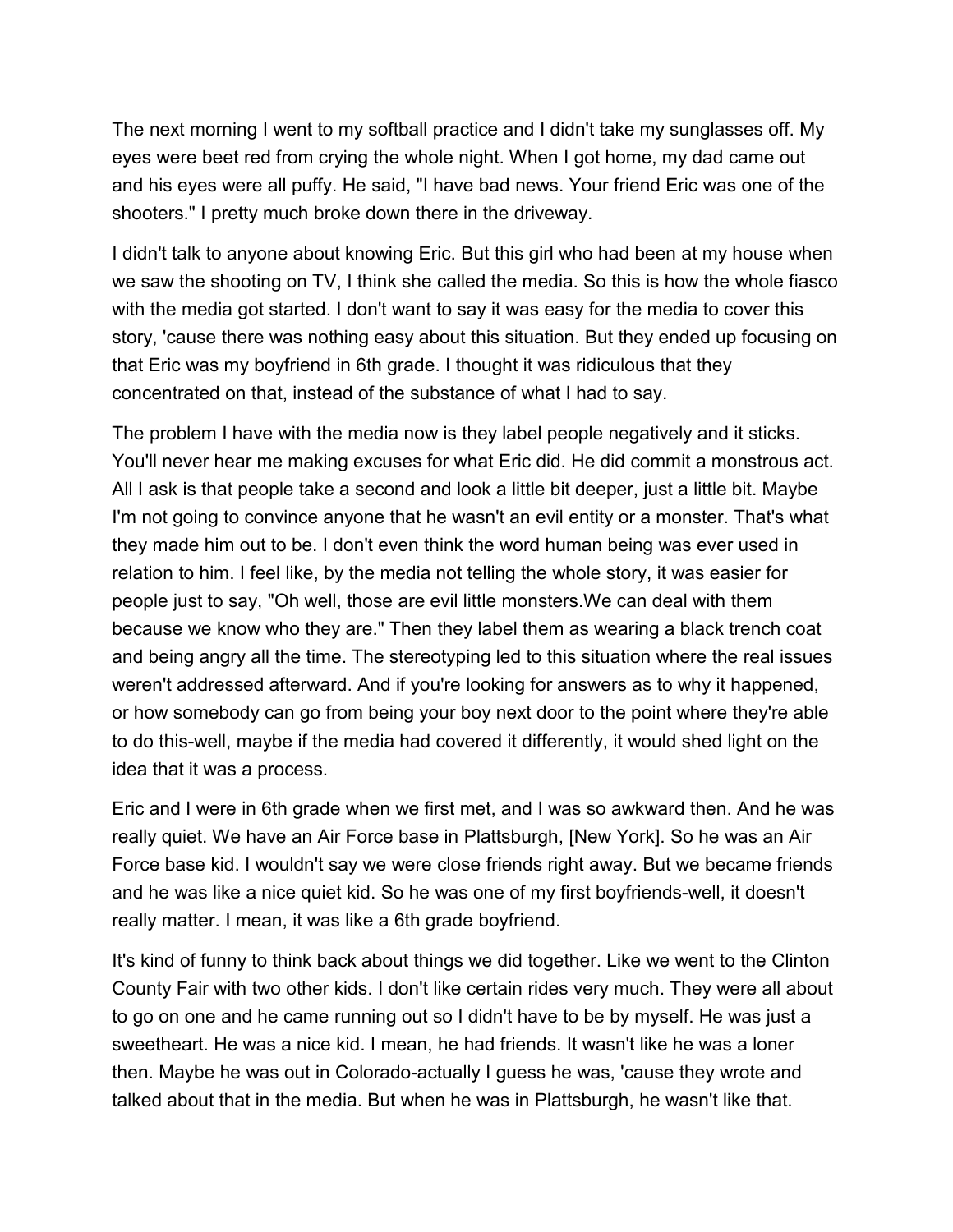When we first kept in touch, we wrote letters. I have some of them and it's funny to look back and read them, because some of them are really silly. He said things like, "I don't want to see other girls." And we also talked on the phone. There was a time when we lost touch for a little bit, but not that long. Then we got into the Internet. So we would email and didn't talk as much on the phone. But once some of the serious stuff happened-like when he got caught robbing that van-we talked then because he was having some real issues. I think I was 16 or early 17. Then it was every couple of weeks we'd e-mail or talk, and it was always a good thing. I'm a very quiet and not a very emotional person and tend to listen. He tried to be open, and get me to talk about things that were going on in my life. I really liked that about him. He was compassionate.

I remember this one phone conversation, I was standing in my kitchen talking to him. I said, "Why would you do that-break into a van?" He said, "I don't know. It was spur of the moment.We saw it there." I'd like to believe what he said was true. I don't know if it was or not. He told me, "Now I have to deal with this court stuff. My parents are real pissed off." And I said, "OK, you made a mistake. Live with the consequences, learn from it. And move on from there." He said, "I definitely am. I think I'm going to start a new job. I'm playing soccer here. And things are going better."

Later on, I was thinking that Eric had lost a lot of hope for his future. I thought things were getting better with him. But he was having a problem with his after-school plans. He told me he'd gotten rejected from the armed forces. And his college prospects weren't looking up all that much. I don't feel like he thought that he had a lot going for him. After it all happened, I just remember thinking that these were important things. But I don't have an answer to the big question: "How could this have happened?" I would never pretend to have an answer for that.

I guess it was a combination of things that told me something was wrong. I was concerned about the van break-in, and Eric didn't seem to be responding well to his juvenile diversion program. He seemed angry and resentful. I remember sitting with a friend after one of the school shootings that happened before Columbine. I was telling her I was concerned about Eric and that the shooting had made me think of him and it seemed crazy, but I felt like it was something he was capable of. You know it's funny, because he never mentioned guns. I know that one time he sent me this Web site. It was something very dark and creepy. I was surprised and even thought that he had sent me the wrong link to look at.